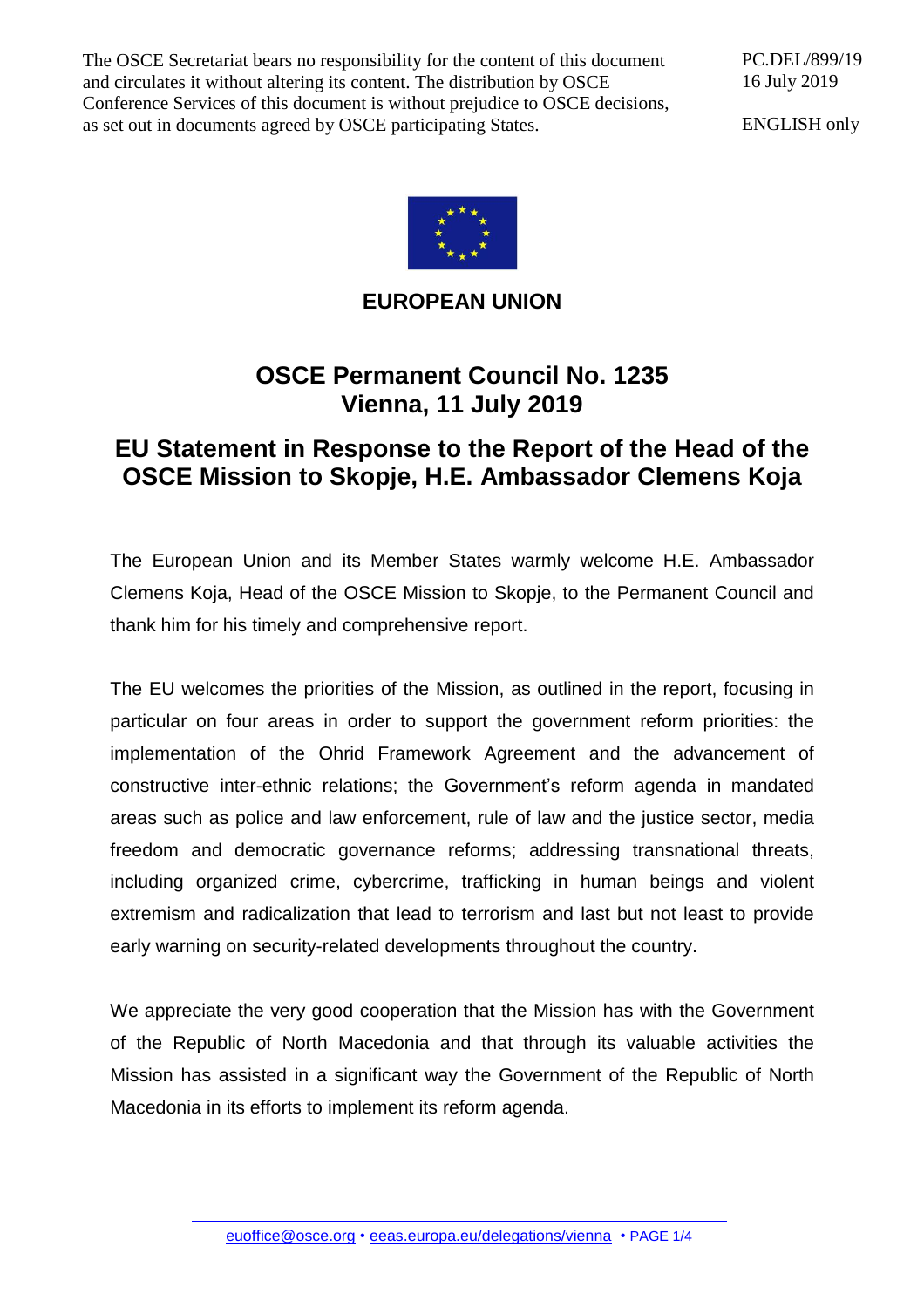We fully agree with the outlook of the Mission on its future work, such as to continue to strongly support the reform priorities of the authorities that fall within its mandate, while maintaining a focus on other key reform areas, including those related to the Ohrid Framework Agreement and social cohesion that contribute to the long term stability of the country.

We reiterate the importance we attach to accountability tools, such as the Gender Markers, to measure and report on progress made. In this respect we welcome that the Mission introduced the Gender Marker score regarding all Unified Budget-funded projects in 2019. We also welcome that the Mission's Gender Working Group has prepared an Annual Activity Plan for 2019, so that gender mainstreaming could be incorporated also in strategic planning and project implementation.

We also welcome the close cooperation with the Regional Youth Co-operation Office (RYCO) by supporting the participation of scholars and short-listed candidates from the host country at the final "Connectivity Meeting" in Tirana of Young Developers and Entrepreneurs to Advance Start-ups in the Western Balkans.

We encourage the mission to pursue its work on the safety of journalists and on the freedom of the media. The climate for media freedom and freedom of expression continued to improve. But further work is required.

The European Union thanks the Mission for its very comprehensive report offering important insights into the work of the Mission and the operational environment, generating further interest on several topics. We would like to know more about the project "Building Bridges", one of the core projects of the mission. It has reached 146 schools, involving about 5300 students from different communities. What is the percentage of students reached by the project in relation to the total number of students in the Republic of North Macedonia? Does it have a regional focus or does it reach schools all over the country?

Recently, the OSCE-led survey on "The Well-being and Safety of Women" was published. What role do you see for the Mission in follow-up to the findings and recommendations of the survey?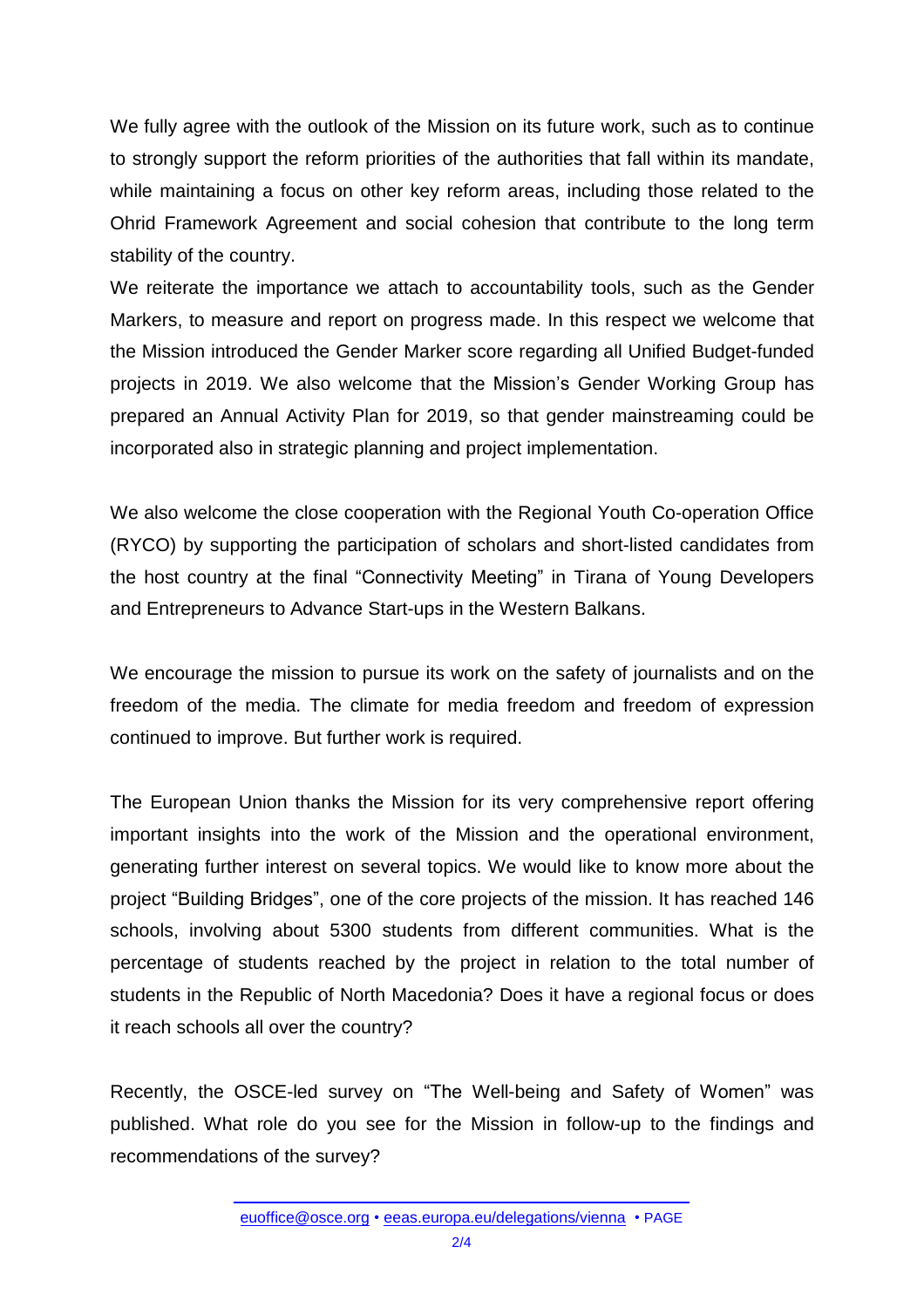The EU has consistently reaffirmed its commitment to enlargement, which remains a key policy of the European Union. It continues to represent a strategic investment in peace, democracy, prosperity, security and stability in Europe. We reiterate, that embracing and committing to core European values is a choice, and we continue to expect partners to take ownership and fully commit to European values and the vigorous pursuit of necessary reforms in the interest of their people.

The Prespa Agreement and the Treaty on Good Neighbourly Relations with Bulgaria represent significant achievements, setting a positive example for the region and beyond. We recall the importance of their continued implementation. Good neighbourly relations and regional cooperation remain essential elements of the Enlargement Process, as well as of the Stabilisation and Association Process.

The EU underlines the continued need to focus on fundamental reforms to address persisting structural shortcomings in the areas of rule of law, fundamental rights, the functioning of democratic institutions and public administration reform, as well as economic development and competitiveness. A solid track record of reform implementation and concrete and tangible results in these crucial areas remain essential, in particular for the overall pace of the accession negotiations.

In the Republic of North Macedonia substantial progress has been achieved over the reporting period. We fully endorse the findings of the Missions report, that the successful implementation of the Prespa Agreement has improved the overall outlook for reforms. In this regard we would like to highlight the progress achieved in the strengthening of the independence of the judiciary, in the fight against corruption and the professionalization of the public administration. We commend the atmosphere of openness reported by civil society and media representatives. However, much work remains to be done. We encourage the government of the Republic of North Macedonia to continue to pursue its reform agenda consistently and to achieve further progress and to engage in further cooperation with the Mission in the implementation of its mandate.